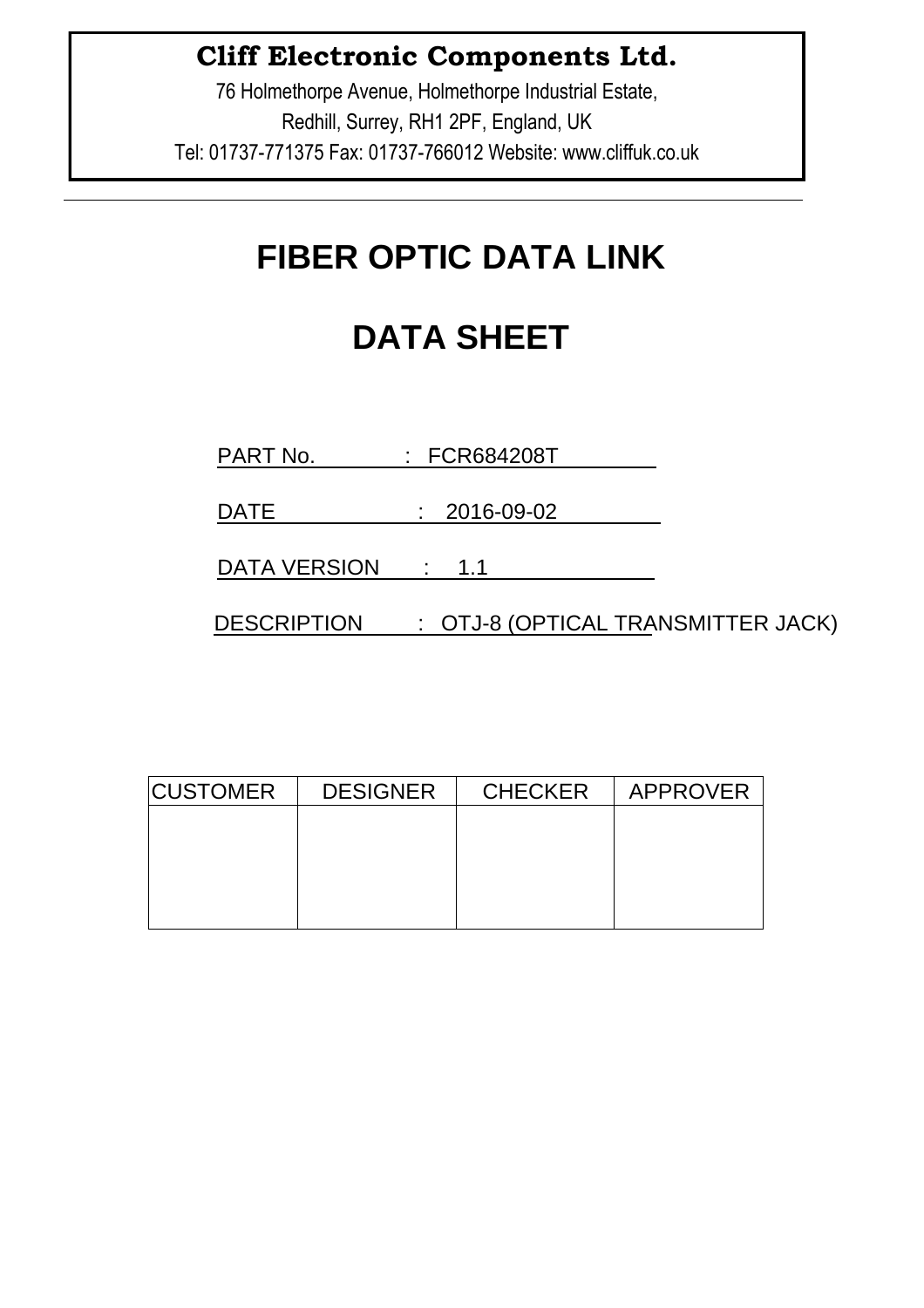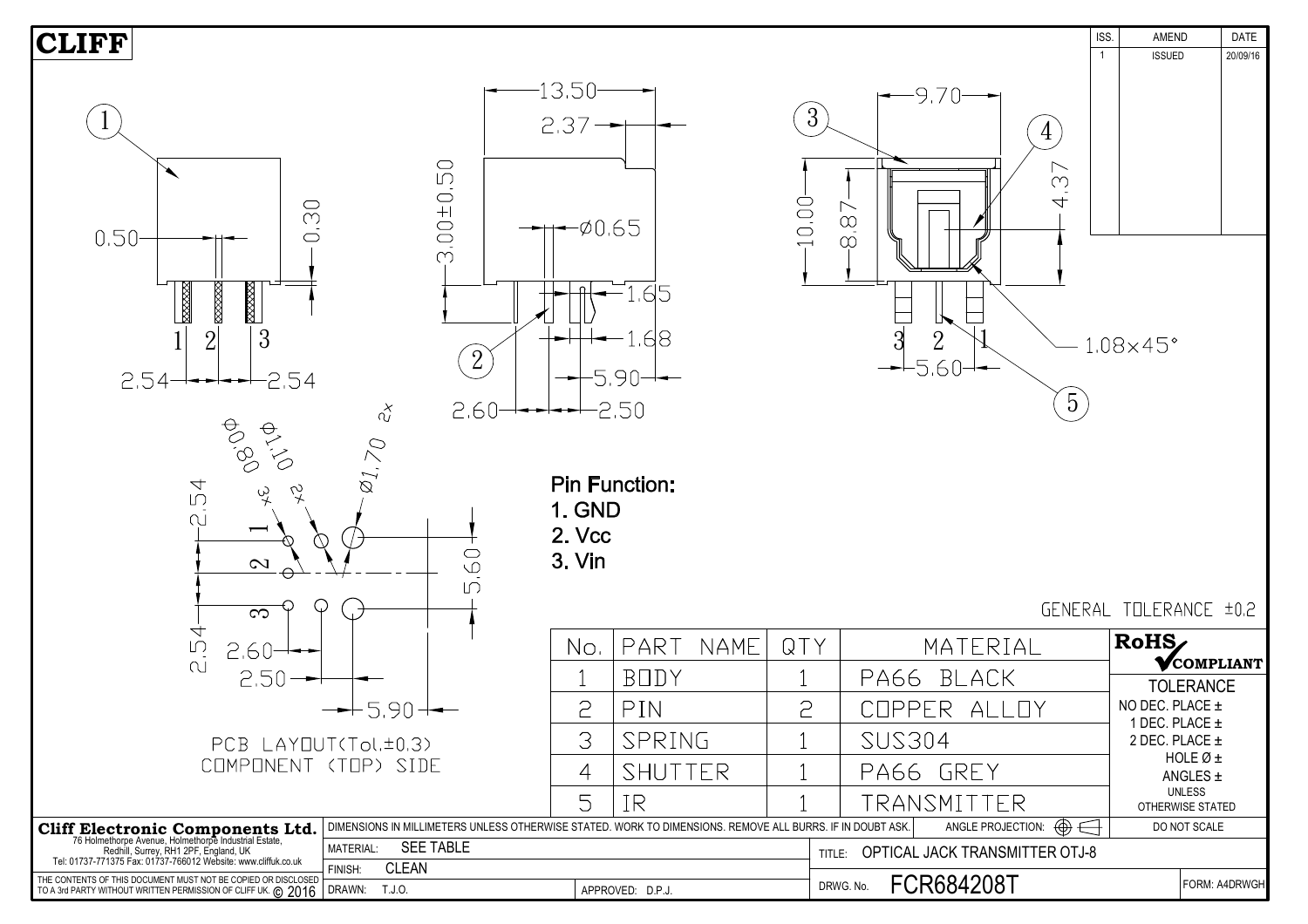76 Holmethorpe Avenue, Holmethorpe Industrial Estate, Redhill, Surrey, RH1 2PF, England, UK Tel: 01737-771375 Fax: 01737-766012 Website: www.cliffuk.co.uk

#### **Features**

- High speed signal transmission
- ( 16 Mbps, NRZ signal )
- Input TTL compatible
- +3~+5V power source

### **Descriptions**

The light transmitting unit is a standard-package product with connector and opto-electric component packaged with LED and drive IC. The function of unit changes the electric signal into light signal and be transmitted by plastic fiber.

The unit is operated at single+3V $\sim$  +5V and the input signal is TTL compatible. FCR684208T has a maximum operating speed of 16 Mbps. The light signal is coupled into plastic fiber by connector. The unit has high performance at low dissipation current, steady light output and efficient light coupling.

#### **Applications**

- Audio equipment
- DVD player
- PC, Notebook
- Sound card

#### **Device Selection Guide**

| Chip            |                 | <b>Operating</b> | <b>Dissipation</b> | <b>Fiber Coupling Light Output</b> |                          |       |  |
|-----------------|-----------------|------------------|--------------------|------------------------------------|--------------------------|-------|--|
| IC              | <b>LED</b>      | <b>Voltage</b>   | Current(mA)        | (dBm)                              |                          |       |  |
| <b>Material</b> | $\lambda$ p(nm) | (Vcc)            | $\mathsf{Typ}$ .   | Min.                               | Тур.                     | Max.  |  |
| Si              | 650             | $2.7 - 5.5$      | 5.5                | $-21$                              | $\overline{\phantom{0}}$ | $-15$ |  |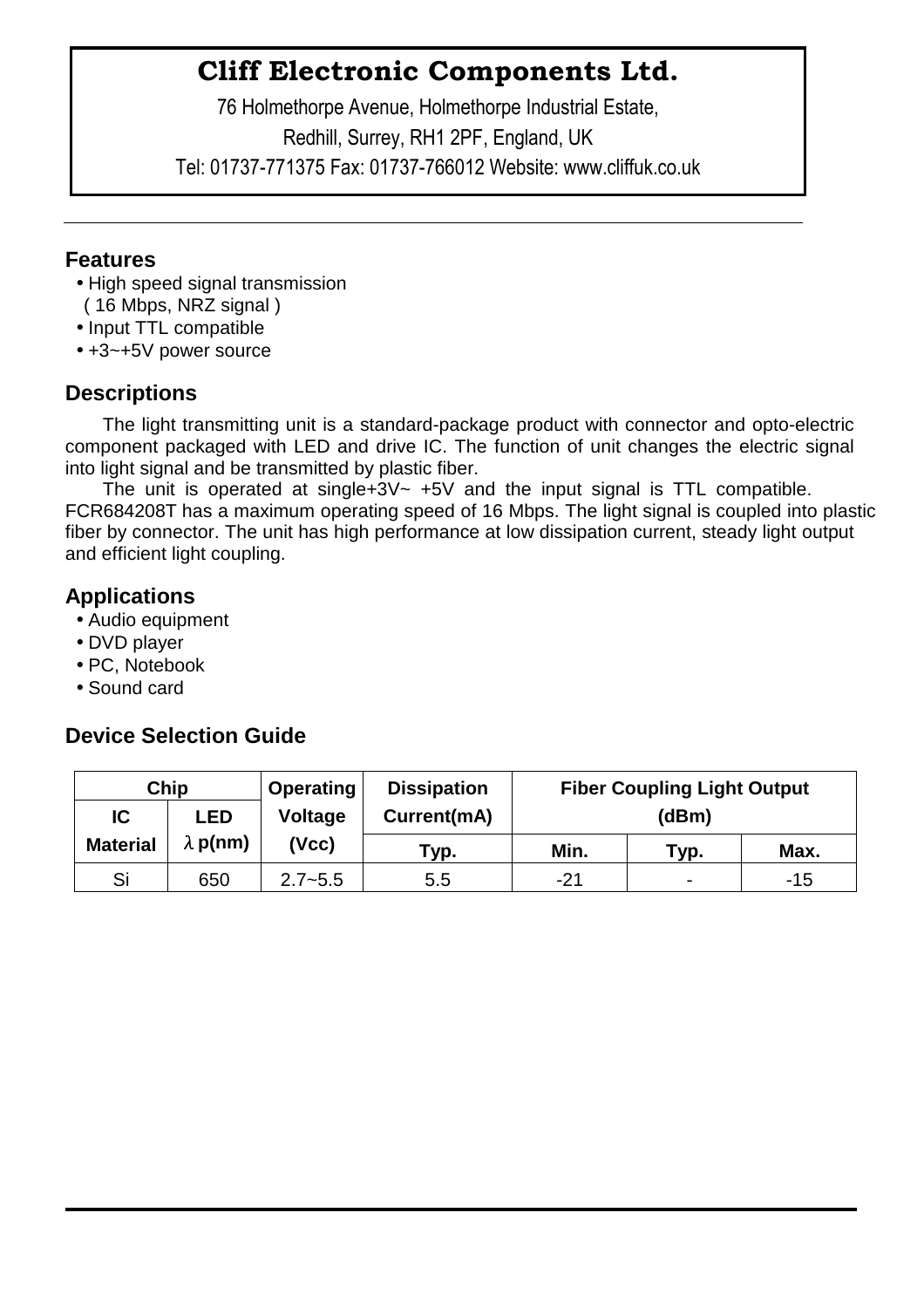76 Holmethorpe Avenue, Holmethorpe Industrial Estate, Redhill, Surrey, RH1 2PF, England, UK Tel: 01737-771375 Fax: 01737-766012 Website: www.cliffuk.co.uk

### **Package Dimensions**







- **Notes:** 1. All dimensions are in millimeters.
	- 2. General Tolerance:±0.2mm
	- 3. Material:HTN (High Temperature Nylon)
	- 4. Supplied with grey shutter.

#### **Pin Function**

- 1. GND
- 2.Vcc
- 3.Vin

#### **Absolute Maximum Ratings( Ta = 25**℃**)**

| <b>Parameter</b>             | Symbol | Rating               | <b>Unit</b> |
|------------------------------|--------|----------------------|-------------|
| Supply Voltage               | Vcc    | $-0.5$ to $7$        |             |
| <b>DC Input Voltage</b>      | Vin    | $-0.5$ to Vcc $+0.5$ |             |
| <b>Power Dissipation</b>     | D      | 120                  | mW          |
| Storage Temperature          | Tstg   | $-30$ to $80$        | ∽           |
| <b>Operating Temperature</b> | Topr   | $-20$ to $70$        | $\sim$      |
| Soldering Temperature        | Tsol   | 260*                 | $\sim$      |

Soldering time ≤ 5s / 2 times. \*Don't touch flux soldering and white Gas

 $\bullet$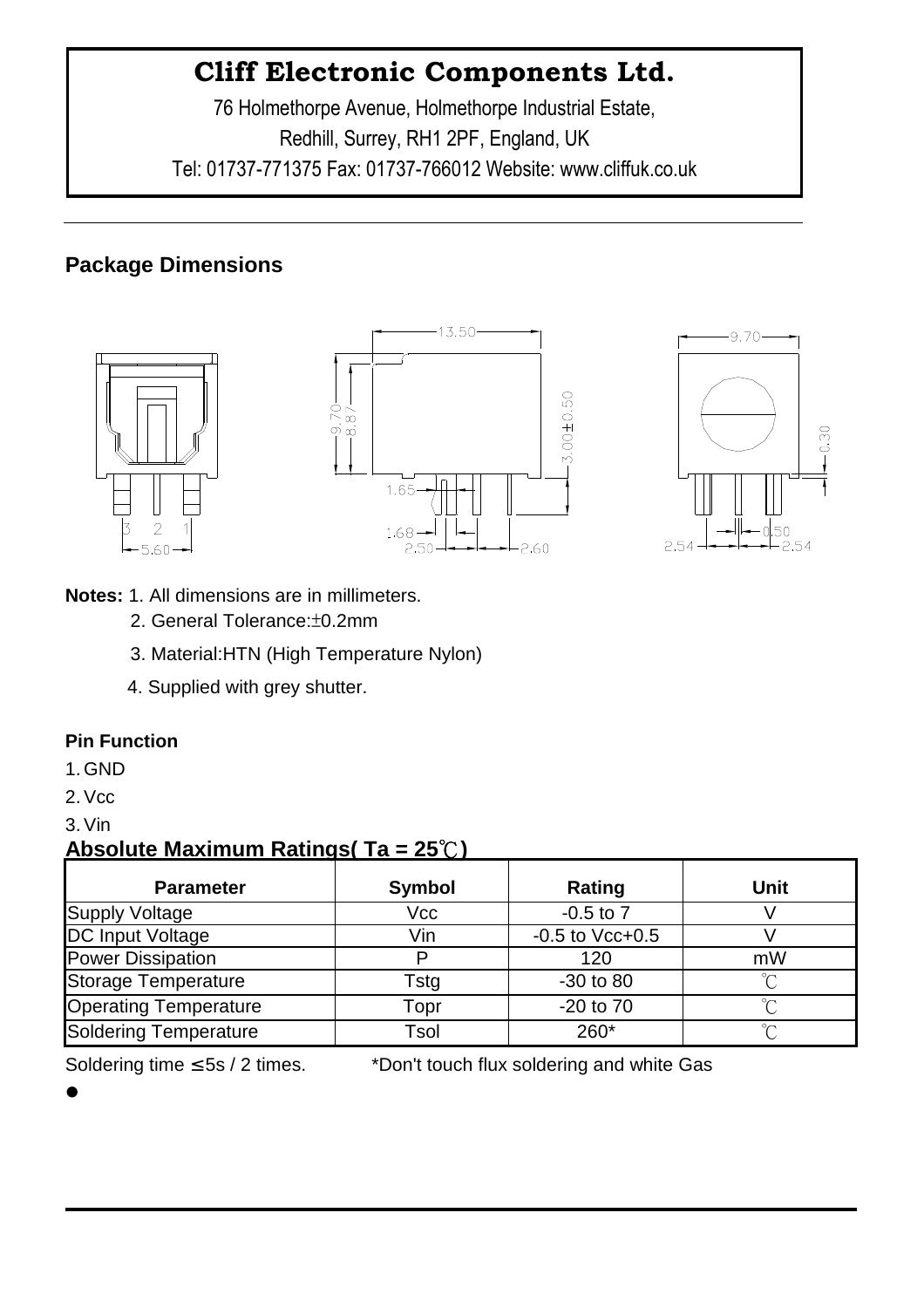76 Holmethorpe Avenue, Holmethorpe Industrial Estate, Redhill, Surrey, RH1 2PF, England, UK Tel: 01737-771375 Fax: 01737-766012 Website: www.cliffuk.co.uk

### **Electro-Optical Characteristics**

| <b>Parameter</b>                     | <b>Symbol</b> | <b>Conditions</b>  | MIN.           | TYP.  | MAX.  | <b>Unit</b>  |
|--------------------------------------|---------------|--------------------|----------------|-------|-------|--------------|
| <b>Operating Voltage</b>             | <b>Vcc</b>    |                    | 2.7            |       | 5.5   | $\vee$       |
| <b>Peak Emission Wavelength</b>      | $\lambda p$   |                    | 640            |       | 670   | nm           |
| <b>Transmission Speed</b>            |               | NRZ signal         |                |       | 16    | <b>Mbps</b>  |
| <b>Transmission Distance</b>         |               | Using APF*         | 0.2            |       | 20    | m            |
| <b>Pulse Width Distortion</b>        | $\Delta$ tw   | 16 Mbps NRZ Signal | $-25$          |       | 25    | ns           |
| <b>Fiber Coupling Light Output</b>   | Pf            | $*1$               | $-21$          | $-17$ | $-15$ | dBm          |
| <b>Dissipation Current</b>           | Icc           | $*2$               |                | 5     | 10    | mA           |
| <b>High Level Input Voltage</b>      | <b>VIH</b>    |                    | $\overline{2}$ |       |       | V            |
| Low Level Input Voltage              | VIL           |                    |                |       | 0.8   | $\mathsf{V}$ |
| <b>Rise Time</b>                     | $t_{r}$       | *3                 |                | 30    | 40    | ns           |
| <b>Fall Time</b>                     | $t_{\rm f}$   | *3                 |                | 20    | 30    | ns           |
| Low→ High propagation delay<br>time  | tPLH          | *3                 |                |       | 100   | ns           |
| High → Low propagation delay<br>time | tPHL          | *3                 |                |       | 100   | ns           |
| <b>Jitter</b>                        | $\Delta t$ j  | *3                 |                | 1.5   | 15    | ns           |

\*Light output after APF should satisfy Pf range.

The FCR684208T light transmitting unit satisfies EIAJ CP-1201 digital audio interface standard.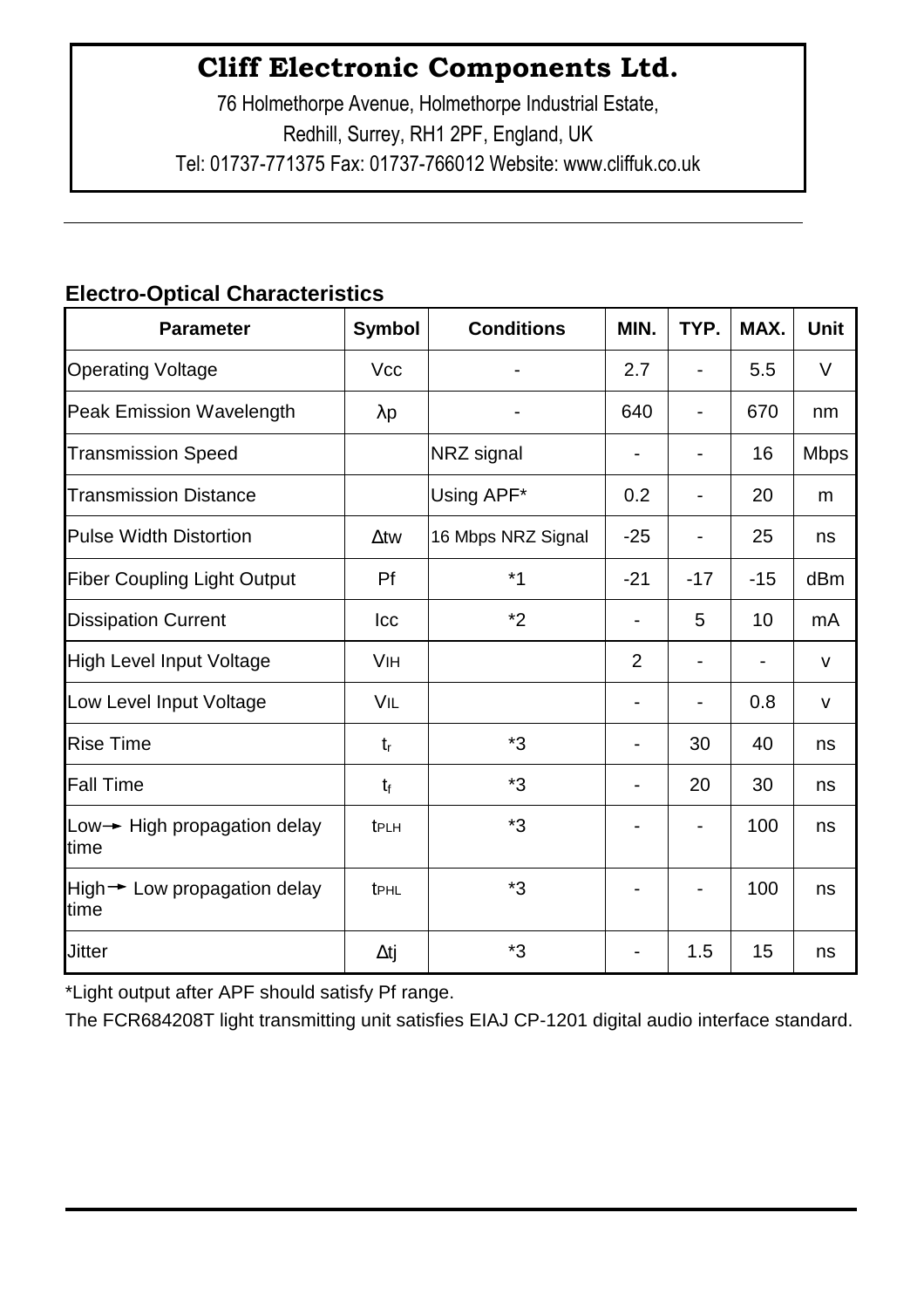76 Holmethorpe Avenue, Holmethorpe Industrial Estate, Redhill, Surrey, RH1 2PF, England, UK Tel: 01737-771375 Fax: 01737-766012 Website: www.cliffuk.co.uk

### **Reliability Test Items**

| No.            | <b>Item</b>                         | <b>Test Condition</b>                                                                       | <b>Test</b><br><b>Hour/Cycle</b>                                                                                           | <b>Samples</b> | Number (n)<br>Failure (c) |
|----------------|-------------------------------------|---------------------------------------------------------------------------------------------|----------------------------------------------------------------------------------------------------------------------------|----------------|---------------------------|
| 1              | <b>Soldering Heat</b>               | 260℃±5℃                                                                                     | 5 sec./2times                                                                                                              | 22             | $n=22, c=0$               |
| $\overline{2}$ | High temp. &<br>Hum. storage        | Ta=40℃, 90%RH                                                                               | 500                                                                                                                        | 22             | $n=22, c=0$               |
| 3              | High temp.<br>storage               | Ta=80℃                                                                                      | 500                                                                                                                        | 22             | $n=22, c=0$               |
| $\overline{4}$ | Low Temp.<br>storage                | Ta=-30 $^{\circ}\!$                                                                         | 500                                                                                                                        | 22             | $n=22, c=0$               |
| 5              | Temp. cycling                       | $-30^{\circ}\text{C}~\sim80^{\circ}\text{C}$<br>(30min) (5min) (30min)                      | 20                                                                                                                         | 22             | $n=22, c=0$               |
| 6              | High Temp.<br><b>Operation life</b> | Ta=60℃, Vcc=5V ON                                                                           | 500                                                                                                                        | 22             | $n=22, c=0$               |
| 7              | Repeated operation                  | 500 times                                                                                   | Coupling force $<$ 2 kg<br>0.4kg <detaching <2kg<="" force="" td=""><td>22</td><td><math>n=22, c=0</math></td></detaching> | 22             | $n=22, c=0$               |
| 8              | Terminal<br>Strength(tension)       | Weight: 500 g<br>30 sec./each terminal                                                      |                                                                                                                            | 22             | $ n=22, c=0$              |
| 9              | Terminal                            | Weight: 500 g<br>Strength(bending) 2 times/each terminal                                    |                                                                                                                            | 22             | $n=22, c=0$               |
| 10             | Mechanical<br><b>Shock</b>          | Acceleration: 1000m/s2<br>Pulse width: 6 ms<br>3 times/ X, Y, Z direction                   |                                                                                                                            | 22             | $n=22, c=0$               |
|                | 11 Vibration                        | Frequency range: 10~55<br>Hz /sweep 1 min<br>Overallamplitude:1.5 mm<br>2H./X,Y,Z direction |                                                                                                                            | 22             | $n=22, c=0$               |

Icc (dissipation current): CURRENT ATTENUATE DIFFERENCE < 20% Pf (fiber coupling light output): BRIGHTNESS ATTENUATE DIFFERENCE < 20% TPLH (propagation  $L \rightarrow H$  delay time): DELAY TIME DIFFERENCE < 20% TPHL (propagation  $H \rightarrow L$  delay time): DELAY TIME DIFFERENCE < 20% Tr (rise time): TIME DIFFERENCE < 20%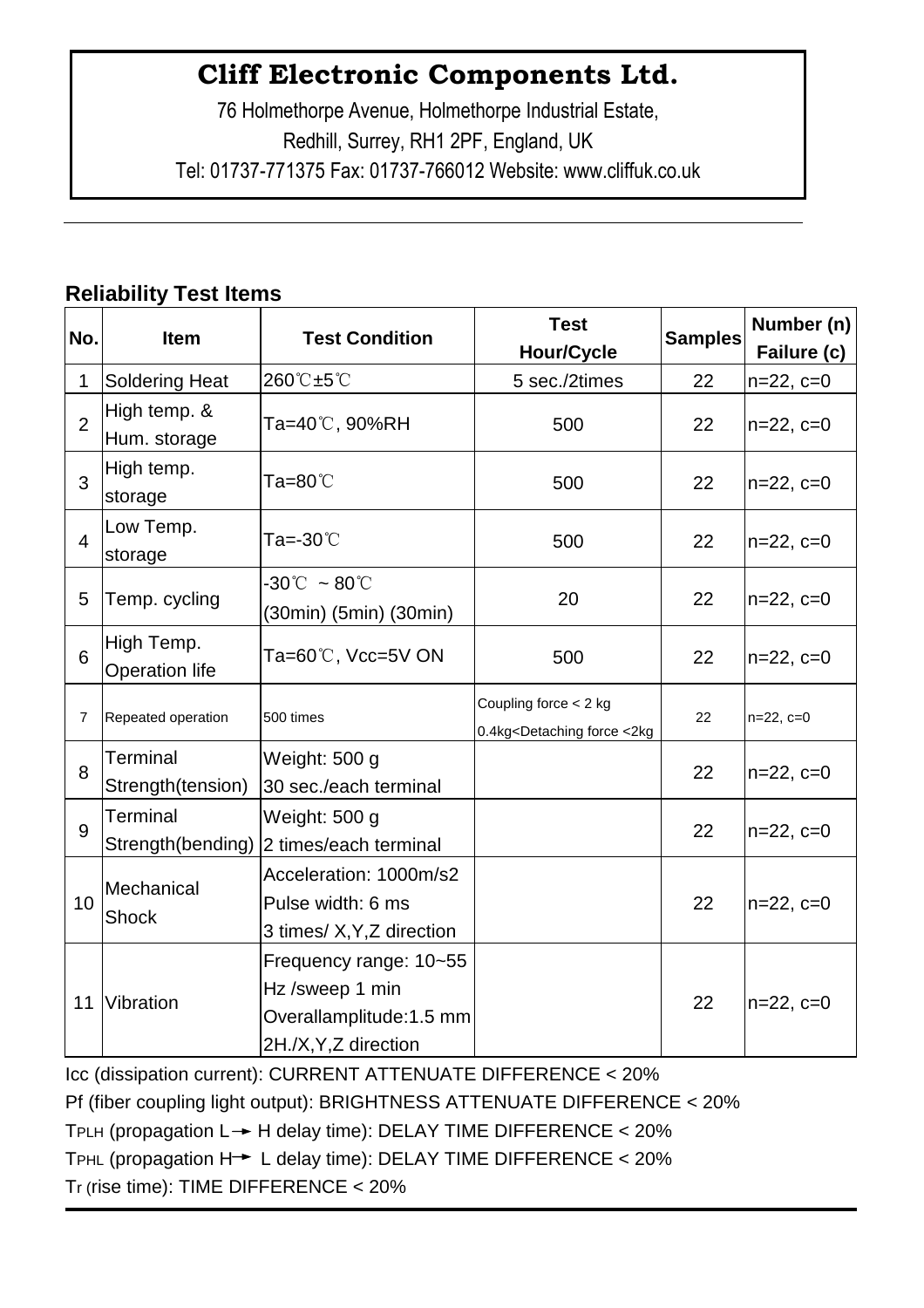76 Holmethorpe Avenue, Holmethorpe Industrial Estate, Redhill, Surrey, RH1 2PF, England, UK Tel: 01737-771375 Fax: 01737-766012 Website: www.cliffuk.co.uk

#### Tf (fall time): TIME DIFFERENCE < 20% **Measuring Method**

\*1 Measuring method of optical output coupling fiber



\*2 Input voltage/power dissipation measuring method



\*3 Pulse response and jitter measuring method

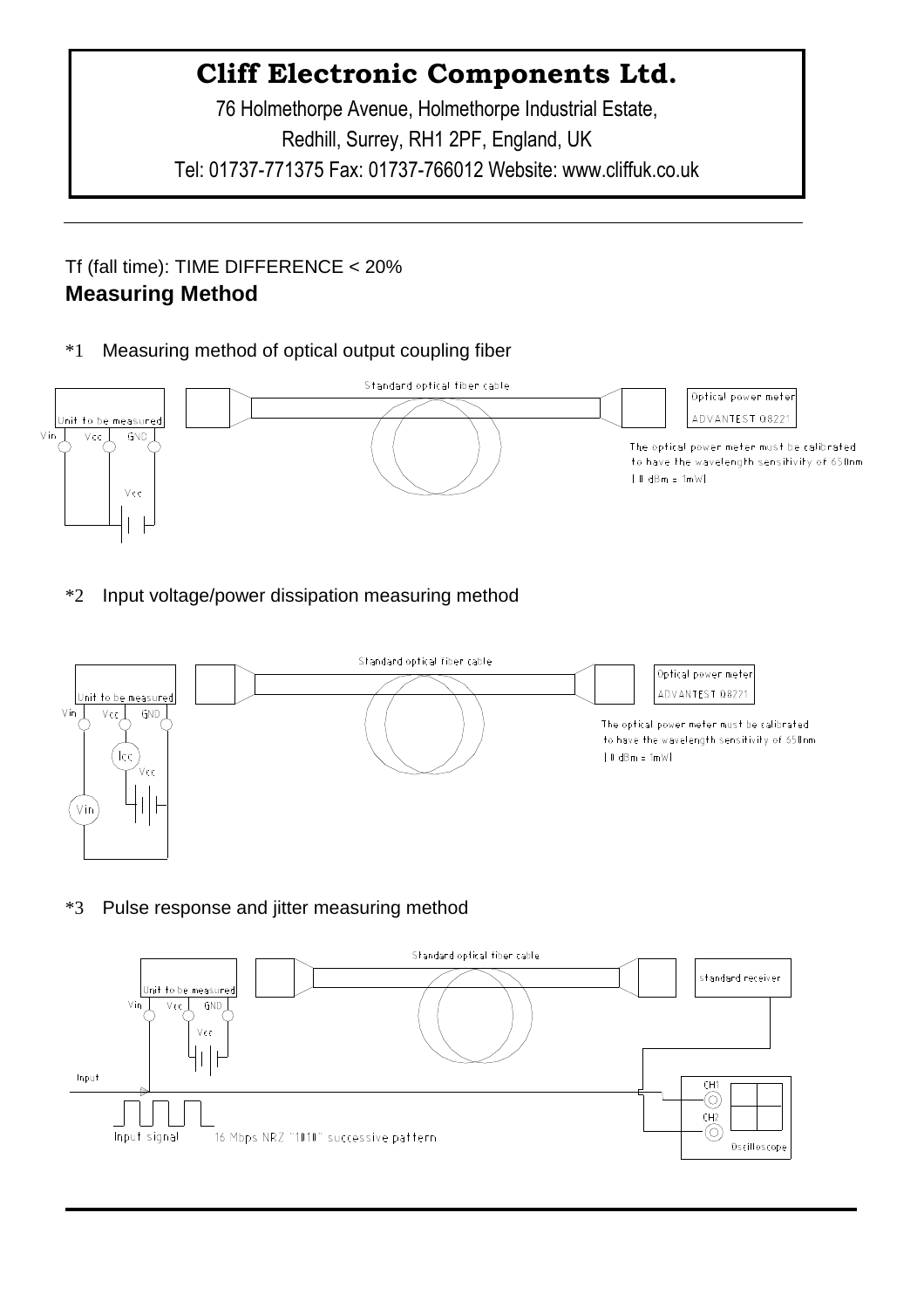76 Holmethorpe Avenue, Holmethorpe Industrial Estate, Redhill, Surrey, RH1 2PF, England, UK Tel: 01737-771375 Fax: 01737-766012 Website: www.cliffuk.co.uk

### **PCB Layout For Electrical Circuit**



#### **Notes:**

- 1. Unit:mm
- 2. Unspecified tolerance: ±0.3mm
- 3.Substrate Thickness:1.6mm

### **Precautions for Using Method**

- 1.Connect a by-pass capacitor (0.1uF) close to the FCR684208T within 7 mm of the unit lead frame.
- 2.Take proper electrostatic-discharge (ESD) precautions while handling these devices. These devices are sensitive to ESD.
- 4.Please follow the conditions described in the diagram below.